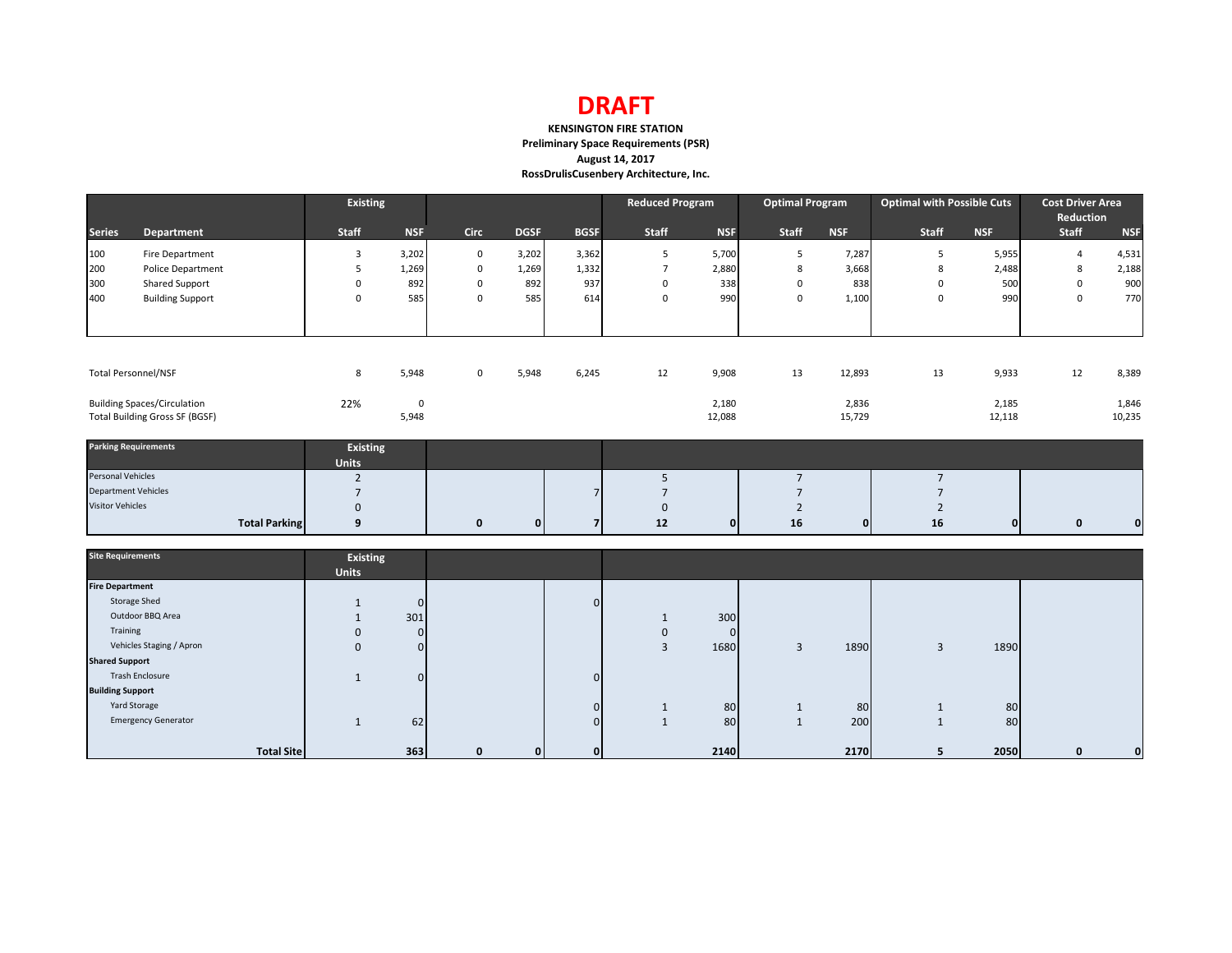| <b>100 FIRE DEPARTMENT</b> |               |                                |           |                               |                | <b>Existing</b>         |                     | <b>Optimal Program</b> |                         |                         |                     | <b>Optimal with Possible Cuts</b><br>December 2016 |                |              |                               |                   | <b>Cost Driver Area Reduction</b> |                |                     |                                                                              |
|----------------------------|---------------|--------------------------------|-----------|-------------------------------|----------------|-------------------------|---------------------|------------------------|-------------------------|-------------------------|---------------------|----------------------------------------------------|----------------|--------------|-------------------------------|-------------------|-----------------------------------|----------------|---------------------|------------------------------------------------------------------------------|
|                            |               |                                |           |                               |                |                         |                     |                        |                         |                         |                     |                                                    |                |              |                               |                   |                                   | August 2017    |                     |                                                                              |
| Ref.#                      | Plan<br>Ref.# |                                | Type      | <b>Existing</b><br><b>NSF</b> | Unit           | Staff                   | Total<br><b>NSF</b> | Rec<br><b>NSF</b>      | Unit                    | Staff                   | Total<br><b>NSF</b> | Rec<br><b>NSF</b>                                  | Unit           | Staff        | <b>Total AP</b><br><b>NSF</b> | Rec<br><b>NSF</b> | Unit                              | Staff          | Total<br><b>NSF</b> | <b>Remarks</b>                                                               |
|                            |               |                                |           |                               |                |                         |                     |                        |                         |                         |                     |                                                    |                |              |                               |                   |                                   |                |                     |                                                                              |
|                            |               | Personnel                      |           |                               |                |                         |                     |                        |                         |                         |                     |                                                    |                |              |                               |                   |                                   |                |                     |                                                                              |
|                            |               | Offices                        |           |                               |                |                         |                     |                        |                         |                         |                     |                                                    |                |              |                               |                   |                                   |                |                     |                                                                              |
| 101                        |               | Captain's Office               | PO        | $\mathbf 0$                   |                | $\overline{1}$          | $\mathbf 0$         | 125                    | $1\vert$                | $\overline{1}$          | 125                 | 100                                                | $\mathbf{1}$   | $\mathbf{1}$ | 100                           | 100               | $1\overline{ }$                   | $\mathbf{1}$   |                     | 100 Adjacent to sleeping Room.                                               |
|                            |               |                                |           |                               |                |                         |                     |                        |                         |                         |                     |                                                    |                |              |                               |                   |                                   |                |                     | Existing: Included in sleep room                                             |
| 102                        | 216B          | <b>Business Manager Office</b> | PO        | 92                            | $\mathbf{1}$   | $\mathbf{1}$            | 92                  | 125                    | 1                       | 1                       | 125                 | 100                                                | $\mathbf{1}$   | $\mathbf{1}$ | 100                           | 100               | $\mathbf{1}$                      | $\overline{1}$ |                     | 100 At Lobby, Watch Office                                                   |
| 103                        | 216C          | Paramedic EMT Office           | PO        | 63                            | $\mathbf{1}$   | $\mathbf{1}$            | 63                  | 100                    | $1\vert$                | $\overline{1}$          | 100                 |                                                    |                | $\mathbf{1}$ | $\Omega$                      |                   |                                   | $\mathbf{0}$   | $\Omega$            |                                                                              |
|                            |               |                                |           |                               |                |                         |                     |                        |                         |                         |                     |                                                    |                |              |                               |                   |                                   |                |                     |                                                                              |
|                            |               | Subtotal                       |           |                               |                | $\overline{\mathbf{3}}$ | 155                 |                        |                         | $\overline{\mathbf{3}}$ | 350                 |                                                    |                | $\mathbf{3}$ | 200                           |                   |                                   | $\overline{2}$ | 200                 |                                                                              |
|                            |               | <b>Subtotal Private Office</b> |           |                               |                |                         | 155                 |                        |                         |                         | 350                 |                                                    |                |              | 200                           |                   |                                   |                | 200                 |                                                                              |
|                            |               |                                |           |                               |                |                         |                     |                        |                         |                         |                     |                                                    |                |              |                               |                   |                                   |                |                     |                                                                              |
|                            |               | Workstations                   |           |                               |                |                         |                     |                        |                         | $\overline{1}$          |                     | $\Omega$                                           |                |              |                               | $\Omega$          |                                   |                |                     |                                                                              |
| 104                        |               | Firefighter                    | <b>WS</b> | $\mathbf 0$                   |                |                         | $\mathbf 0$         | $\mathbf 0$            |                         |                         |                     |                                                    |                |              |                               |                   |                                   | $\mathbf 1$    |                     | Included in Watch Office area. New<br>workstation                            |
| 105                        |               |                                | <b>WS</b> | $\mathbf 0$                   |                |                         | $\mathbf 0$         |                        |                         | $\overline{1}$          | C                   |                                                    |                | $\mathbf{1}$ | $\Omega$                      |                   |                                   | $\overline{1}$ |                     | Included in Watch Office area                                                |
|                            |               | Engineer                       |           |                               |                |                         |                     |                        |                         |                         |                     |                                                    |                |              |                               |                   |                                   |                |                     |                                                                              |
|                            |               | Subtota                        |           |                               |                | $\Omega$                | $\mathbf 0$         |                        |                         | $\overline{2}$          |                     |                                                    |                |              |                               |                   |                                   | $\overline{a}$ |                     |                                                                              |
|                            |               | <b>Subtotal Workstations</b>   |           |                               |                |                         | $\mathbf 0$         |                        |                         |                         |                     |                                                    |                |              | $\Omega$                      |                   |                                   |                | $\Omega$            |                                                                              |
|                            |               |                                |           |                               |                |                         |                     |                        |                         |                         |                     |                                                    |                |              |                               |                   |                                   |                |                     |                                                                              |
|                            |               | <b>Total Personnel Spaces</b>  |           |                               |                | $\overline{3}$          |                     |                        |                         | 5                       |                     |                                                    |                |              |                               |                   |                                   | 4              |                     |                                                                              |
|                            |               |                                |           |                               |                |                         |                     |                        |                         |                         |                     |                                                    |                |              |                               |                   |                                   |                |                     |                                                                              |
|                            |               | <b>Departmental Spaces</b>     |           |                               |                |                         |                     |                        |                         |                         |                     |                                                    |                |              |                               |                   |                                   |                |                     |                                                                              |
| 106                        |               | Lobby - F.D.                   |           |                               |                |                         | $\Omega$            | 60                     | $\overline{1}$          |                         | 60                  | 60                                                 | $\overline{1}$ |              | 60                            | 60                |                                   |                |                     | 60 May be combined with Ref. #208                                            |
|                            |               |                                |           |                               |                |                         |                     |                        |                         |                         |                     |                                                    |                |              |                               |                   |                                   |                |                     |                                                                              |
|                            |               | <b>General Department Area</b> |           |                               |                |                         |                     |                        |                         |                         |                     |                                                    |                |              |                               |                   |                                   |                |                     |                                                                              |
| 107                        |               | Watch Office Area              |           | $\mathbf 0$                   |                |                         | $\mathbf{0}$        | 200                    | $\mathbf 1$             |                         | 200                 | 200                                                | $\mathbf{1}$   |              | 200                           | 200               |                                   |                |                     | 200 w/Firefighter and Engineer workstations                                  |
| 108                        |               | Radio Response/Map Alcove      |           | $\mathbf{0}$                  |                |                         | $\Omega$            | 40                     | $\overline{1}$          |                         | 40                  | 20                                                 | $\overline{1}$ |              | 20                            | 20                | $\overline{1}$                    |                | 20                  | Existing: In Day Room. Adjacent to App. Bay                                  |
| 109                        |               | <b>Training Storage</b>        |           | $\Omega$                      |                |                         | $\Omega$            | 80                     | $\overline{1}$          |                         | 80                  | 80                                                 | $\overline{1}$ |              | 80                            | 80                | 1                                 |                | 80                  |                                                                              |
| 110                        |               | <b>Training</b>                |           |                               |                |                         | $\mathbf{0}$        | 450                    | $\overline{1}$          |                         | 450                 | 400                                                | $\overline{1}$ |              | 400                           | $\mathbf{0}$      | $\Omega$                          |                |                     | Adjacent to Public Lobby                                                     |
|                            |               |                                |           |                               |                |                         |                     |                        |                         |                         |                     |                                                    |                |              |                               |                   |                                   |                |                     |                                                                              |
|                            |               | <b>Living Area</b>             |           |                               |                |                         |                     |                        |                         |                         |                     |                                                    |                |              |                               |                   |                                   |                |                     |                                                                              |
| 111                        | 214C          | Day Room                       |           | 305                           | $\overline{1}$ |                         | 305                 | 300                    | 1                       |                         | 300                 | 275                                                | $\overline{1}$ |              | 275                           | 275               | $\mathbf{1}$                      |                | 275                 |                                                                              |
| 112                        | 215           | Kitchen                        |           | 201                           | $\overline{1}$ |                         | 201                 | 300                    | $\mathbf{1}$            |                         | 300                 | 275                                                | $\overline{1}$ |              | 275                           | 275               |                                   |                | 275                 |                                                                              |
| 113                        | 214B          | Dining                         |           | 191                           | $\overline{1}$ |                         | 191                 | 300                    | $\mathbf{1}$            |                         | 300                 | 250                                                | $\mathbf{1}$   |              | 250                           | 250               | $\overline{1}$                    |                |                     | 250 Seating at Table for 6                                                   |
| 114                        | 210           | Dorm A, Captain                |           | 214                           | $\mathbf 1$    |                         | 214                 | 220                    | $1\,$                   |                         | 220                 | 175                                                | $\overline{1}$ |              | 175                           | 175               | $\overline{1}$                    |                |                     | 175 Existing combines sleep and work areas.<br>Renovation: 2 bed, New: 3 bed |
| 115                        | 209           | Dorm B, Firefighters           |           | 180                           | $\mathbf{1}$   |                         | 180                 | 220                    | $\mathbf{1}$            |                         | 220                 | 175                                                | $\mathbf{1}$   |              | 175                           | 175               | $\mathbf{1}$                      |                |                     | 175 Renovation: 2 bed, New: 3 Bed                                            |
| 116                        | 206           | Dorm C, Firefighters           |           | 95                            | $\,$ 1         |                         | 95                  | 220                    | $1\,$                   |                         | 220                 | 175                                                | $\mathbf 1$    |              | 175                           | 175               | $\overline{1}$                    |                | 175                 | Renovation: 2 bed, New: 3 Bed                                                |
| 117                        | 208           | <b>Bathroom A</b>              |           | 50                            | 1              |                         | 50                  | 105                    | $\overline{1}$          |                         | 105                 | 105                                                | 1              |              | 105                           | 105               | $\mathbf{1}$                      |                | 105                 | At hallway for Firefighter early arrival                                     |
| 118                        | 207           | <b>Bathroom B</b>              |           | 66                            | $\overline{1}$ |                         | 66                  | 70                     | $\overline{\mathbf{3}}$ |                         | 210                 | 70                                                 | $\overline{3}$ |              | 210                           | 70                | $\overline{2}$                    |                | 140                 |                                                                              |
| 119                        | 218           | Laundry                        |           | 83                            | $\mathbf{1}$   |                         | 83                  | 150                    | $\mathbf{1}$            |                         | 150                 | 100                                                | $\mathbf{1}$   |              | 100                           | 100               | $\overline{1}$                    |                | 100                 |                                                                              |
| 120                        | 211           | Storage                        |           | 10                            | $\overline{1}$ |                         | 10                  | 100                    | $\mathbf{1}$            |                         | 100                 | 100                                                | $\overline{1}$ |              | 100                           | 100               | $\overline{1}$                    |                | 100                 |                                                                              |
| 121                        | 219           | Radio Room / RACES             | <b>WS</b> | 62                            | $\mathbf{1}$   |                         | 62                  | 80                     | $\overline{1}$          |                         | 80                  | 65                                                 |                |              | 65                            | 65                | $\mathbf{1}$                      |                | 65                  | <b>Direct access from outside</b>                                            |
| 122                        | 205           | Hall                           |           | 111                           | $\overline{1}$ |                         | 111                 | $\mathbf 0$            |                         |                         | $\mathsf{C}$        | $\mathbf 0$                                        |                |              | $\Omega$                      | $\mathbf{0}$      |                                   |                |                     | Included in building gross                                                   |
| 123                        |               | <b>Staff Restroom</b>          |           |                               |                |                         | $\Omega$            | 88                     | $\overline{1}$          |                         | 88                  |                                                    |                |              | $\Omega$                      |                   |                                   |                |                     | 0 At Watch Office                                                            |
|                            |               |                                |           |                               |                |                         |                     |                        |                         |                         |                     |                                                    |                |              |                               |                   |                                   |                |                     |                                                                              |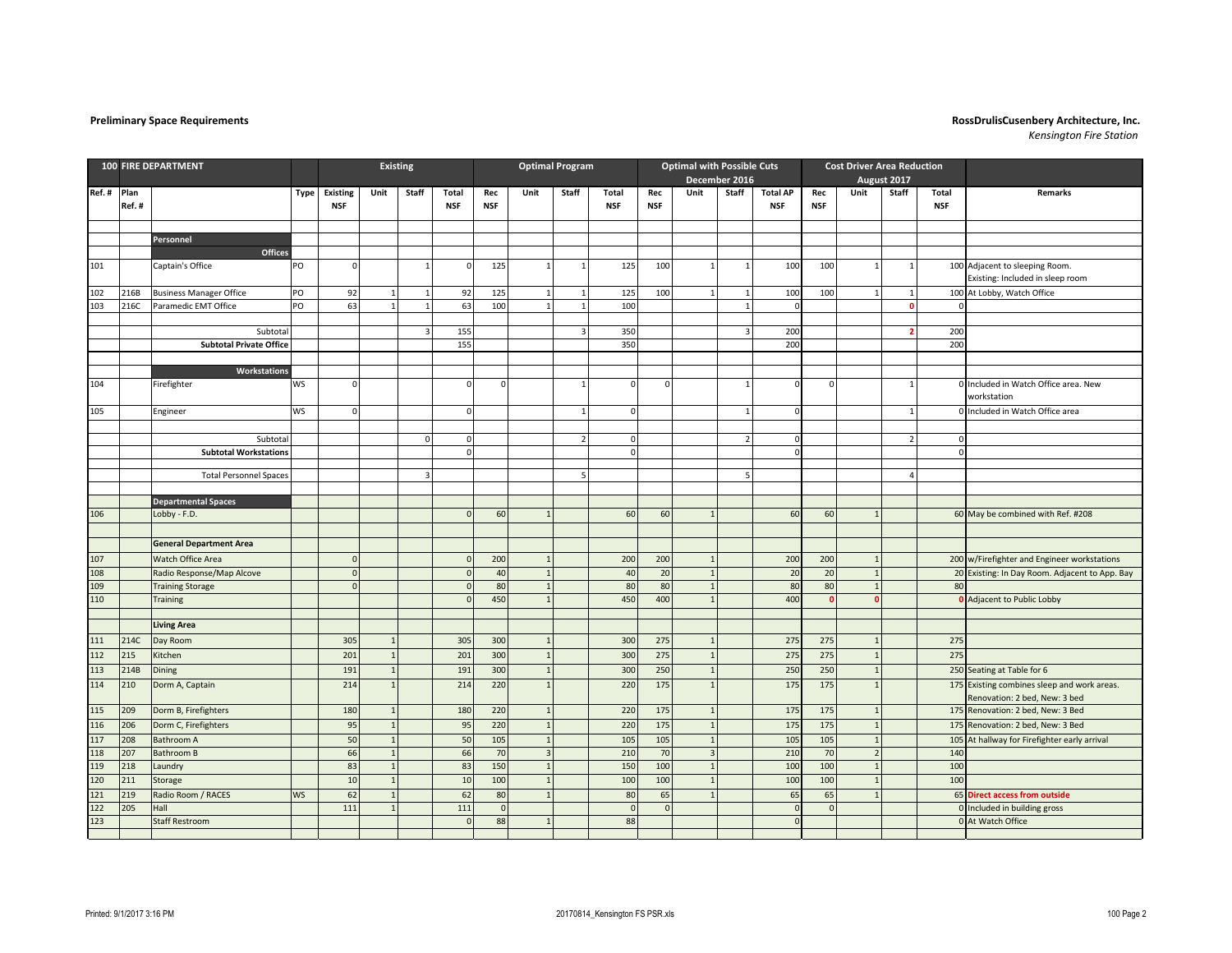|             |             | <b>100 FIRE DEPARTMENT</b>               |             |                      | <b>Existing</b>         |                         |            | <b>Optimal Program</b> |                             |       |            | <b>Optimal with Possible Cuts</b> |                                  |       |                  |            | <b>Cost Driver Area Reduction</b> |             |            |                                                                                        |
|-------------|-------------|------------------------------------------|-------------|----------------------|-------------------------|-------------------------|------------|------------------------|-----------------------------|-------|------------|-----------------------------------|----------------------------------|-------|------------------|------------|-----------------------------------|-------------|------------|----------------------------------------------------------------------------------------|
|             |             |                                          |             |                      |                         |                         |            |                        |                             |       |            |                                   | December 2016                    |       |                  |            |                                   | August 2017 |            |                                                                                        |
| Ref. # Plan |             |                                          | <b>Type</b> | <b>Existing</b>      | Unit                    | Staff                   | Total      | Rec                    | Unit                        | Staff | Total      | Rec                               | Unit                             | Staff | <b>Total AP</b>  | Rec        | Unit                              | Staff       | Total      | Remarks                                                                                |
|             | Ref.#       |                                          |             | <b>NSF</b>           |                         |                         | <b>NSF</b> | <b>NSF</b>             |                             |       | <b>NSF</b> | <b>NSF</b>                        |                                  |       | <b>NSF</b>       | <b>NSF</b> |                                   |             | <b>NSF</b> |                                                                                        |
|             |             | <b>Apparatus Area</b>                    |             |                      |                         |                         |            |                        |                             |       |            |                                   |                                  |       |                  |            |                                   |             |            |                                                                                        |
| 124         | 114         | Apparatus Bay                            |             | 484                  | $\overline{3}$          |                         | 1452       | 900                    | $\overline{3}$              |       | 2700       | 864                               | $\overline{3}$                   |       | 2592             | 864        |                                   |             |            | 1728 Bay Size Renovation = $16' \times 50'$                                            |
|             |             |                                          |             |                      |                         |                         |            |                        |                             |       |            |                                   |                                  |       |                  |            |                                   |             |            | Bay Size New = 18' x 48'                                                               |
|             |             |                                          |             |                      |                         |                         |            |                        |                             |       |            |                                   |                                  |       |                  |            |                                   |             |            | Recommended width for apparatus bay is 18                                              |
|             |             |                                          |             |                      |                         |                         |            |                        |                             |       |            |                                   |                                  |       |                  |            |                                   |             |            | feet, reduced to 16 feet wide due to                                                   |
|             |             |                                          |             |                      |                         |                         |            |                        |                             |       |            |                                   |                                  |       |                  |            |                                   |             |            | restricted site size                                                                   |
|             |             |                                          |             |                      |                         |                         |            |                        |                             |       |            |                                   |                                  |       |                  |            |                                   |             |            | Engine 65: 115" tall and 29' long                                                      |
|             |             |                                          |             |                      |                         |                         |            |                        |                             |       |            |                                   |                                  |       |                  |            |                                   |             |            | Engine 365: 115" tall and 29' long                                                     |
| 125         |             | Turn out Alcove or Room                  |             | $\overline{0}$       |                         |                         |            | 280                    | $\mathbf{1}$                |       | 280        | 125                               | $\overline{1}$                   |       | 125              | 125        | 1                                 |             |            | 125 Existing: In App Bay                                                               |
| 126         |             | <b>EMS Clean up Alcove</b>               |             | $\Omega$             |                         |                         |            | 40                     | $\mathbf 1$                 |       | 40         | 25                                | $\overline{1}$                   |       | 25               | 25         | $\overline{1}$                    |             | 25         | Existing: In App Bay                                                                   |
| 127         |             | <b>EMS Supply Storage</b>                |             | $\Omega$             |                         |                         |            | 80                     | $\overline{1}$              |       | 80         | 25                                | $\overline{1}$                   |       | 25               | 25         | $\overline{1}$                    |             | 25         |                                                                                        |
| 128         |             | App Bay Refrigeration Alcove             |             | $\Omega$             |                         |                         | $\sqrt{ }$ | 10 <sup>1</sup>        | $\mathbf{1}$                |       | 10         |                                   |                                  |       |                  |            |                                   |             | $\Omega$   |                                                                                        |
| 129         |             | Workshop Area                            |             | $\Omega$             |                         |                         |            | 150                    | $\overline{1}$              |       | 150        | 125                               | $\overline{1}$                   |       | 125              | 125        | $\overline{1}$                    |             | 125        |                                                                                        |
| 130         |             | <b>Workshop Area</b>                     |             |                      |                         |                         |            | 150                    | $\mathbf 1$<br>$\mathbf{1}$ |       | 150        |                                   |                                  |       | $\sqrt{ }$<br>90 | $\Omega$   | $\sqrt{2}$                        |             | $\Omega$   |                                                                                        |
| 131<br>132  |             | Cascade Room                             |             | $\Omega$<br>$\Omega$ |                         |                         |            | 90<br>120              | $\overline{1}$              |       | 90<br>120  | 90<br>25                          | $\overline{1}$<br>$\overline{1}$ |       | 25               | 25         | $\mathbf{1}$                      |             |            | <b>0</b> Air compressor                                                                |
| 133         |             | <b>Hose Storage</b>                      |             | 21                   | $\overline{1}$          |                         | 21         | 40                     | $\mathbf 1$                 |       | 40         | 35                                | $\overline{1}$                   |       | 35               | 35         | $\overline{1}$                    |             |            | 25 Discuss: Hose Dryer                                                                 |
| 134         | 113<br>114a | Air Compressor<br><b>Mop Sink Closet</b> |             | 6                    | $\overline{1}$          |                         | 6          | $6 \mid$               | $\overline{1}$              |       | 6          |                                   |                                  |       |                  |            |                                   |             |            | 35 Combined with Ref. #134, Mop Sink Closet<br>Combined with Ref. #133, Air Compressor |
| 135         |             | App Bay Generator Storage                |             |                      |                         |                         |            | 100                    | $\overline{1}$              |       | 100        |                                   |                                  |       |                  |            |                                   |             |            |                                                                                        |
| 136         |             | <b>Fire Pole</b>                         |             |                      |                         |                         | $\sqrt{ }$ | 48                     | $\overline{1}$              |       | 48         | 48                                | $\overline{1}$                   |       | 48               | 48         | $\overline{1}$                    |             |            | 48 24 NSF on two levels                                                                |
|             |             |                                          |             |                      |                         |                         |            |                        |                             |       |            |                                   |                                  |       |                  |            |                                   |             |            |                                                                                        |
|             |             | Subtotal                                 |             |                      |                         |                         | 3047       |                        |                             |       | 6937       |                                   |                                  |       | 5755             |            |                                   |             | 4331       |                                                                                        |
|             |             | <b>Subtotal Departmental Spaces</b>      |             |                      |                         |                         | 3047       |                        |                             |       | 6937       |                                   |                                  |       | 5755             |            |                                   |             | 4331       |                                                                                        |
|             |             |                                          |             |                      |                         |                         |            |                        |                             |       |            |                                   |                                  |       |                  |            |                                   |             |            |                                                                                        |
|             |             | <b>Total NSF</b>                         |             |                      |                         | $\overline{\mathbf{3}}$ | 3202       |                        |                             | 5     | 7287       |                                   |                                  | 5     | 5955             |            |                                   | 4           | 4531       |                                                                                        |
|             |             |                                          |             |                      |                         |                         |            |                        |                             |       |            |                                   |                                  |       |                  |            |                                   |             |            |                                                                                        |
|             |             | <b>Parking Requirements</b>              |             |                      |                         |                         |            |                        |                             |       |            |                                   |                                  |       |                  |            |                                   |             |            | Employee private vehicle per shift = 4                                                 |
|             |             |                                          |             |                      |                         |                         |            |                        |                             |       |            |                                   |                                  |       |                  |            |                                   |             |            | Employee vehicles at overlap shift changes =                                           |
|             |             |                                          |             |                      |                         |                         |            |                        |                             |       |            |                                   |                                  |       |                  |            |                                   |             |            | $6 + 3$                                                                                |
|             |             | <b>Personal Vehicles</b>                 |             |                      | $\overline{2}$          |                         |            |                        | 6                           |       |            |                                   | 6                                |       |                  |            | $6 \mid$                          |             |            | 2 or 1 1/2 for FD due to the generator<br>encroachment                                 |
|             |             |                                          |             |                      |                         |                         |            |                        |                             |       |            |                                   |                                  |       |                  |            |                                   |             |            | An additional 2 for FD park against the north                                          |
|             |             |                                          |             |                      |                         |                         |            |                        |                             |       |            |                                   |                                  |       |                  |            |                                   |             |            | end of the lot                                                                         |
|             |             | <b>Department Vehicles</b>               |             |                      | $\overline{1}$          |                         |            |                        | $\mathbf{1}$                |       |            |                                   | $\overline{1}$                   |       |                  |            |                                   |             |            | Chief/Battalion Chief or staff - either a large                                        |
|             |             |                                          |             |                      |                         |                         |            |                        |                             |       |            |                                   |                                  |       |                  |            |                                   |             |            | SUV or a pick-up truck                                                                 |
|             |             | <b>Total Parking</b>                     |             |                      | $\overline{\mathbf{3}}$ |                         |            |                        | $\overline{7}$              |       |            |                                   | $\overline{7}$                   |       |                  |            | 7 <sup>1</sup>                    |             |            |                                                                                        |
|             |             |                                          |             |                      |                         |                         |            |                        |                             |       |            |                                   |                                  |       |                  |            |                                   |             |            |                                                                                        |
|             |             | <b>Site Requirements</b>                 |             |                      |                         |                         |            |                        |                             |       |            |                                   |                                  |       |                  |            |                                   |             |            | Fire Department: Indicate need for exterior<br>training and staging areas.             |
|             |             | <b>Storage Shed</b>                      |             |                      | $\mathbf{1}$            |                         |            |                        |                             |       |            |                                   |                                  |       |                  |            |                                   |             |            |                                                                                        |
|             |             | Outdoor BBQ Area                         |             | 301                  | $\mathbf{1}$            |                         | 301        |                        |                             |       |            |                                   |                                  |       |                  |            |                                   |             |            | Existing on deck, okay as alt.                                                         |
|             |             | Training                                 |             |                      |                         |                         |            |                        |                             |       |            |                                   |                                  |       |                  |            |                                   |             |            | Discuss. Dual purpose w/parking                                                        |
|             |             | Vehicles Staging / Apron                 |             |                      |                         |                         |            | 630                    | $\overline{3}$              |       | 1890       | 630                               | $\overline{3}$                   |       | 1890             | 630        | $\overline{3}$                    |             |            | <b>Discuss</b>                                                                         |
|             |             |                                          |             |                      |                         |                         |            |                        |                             |       |            |                                   |                                  |       |                  |            |                                   |             |            |                                                                                        |
|             |             | <b>Total Site Requirements</b>           |             |                      |                         |                         |            |                        |                             |       | 1890       |                                   |                                  |       | 1890             |            |                                   |             |            |                                                                                        |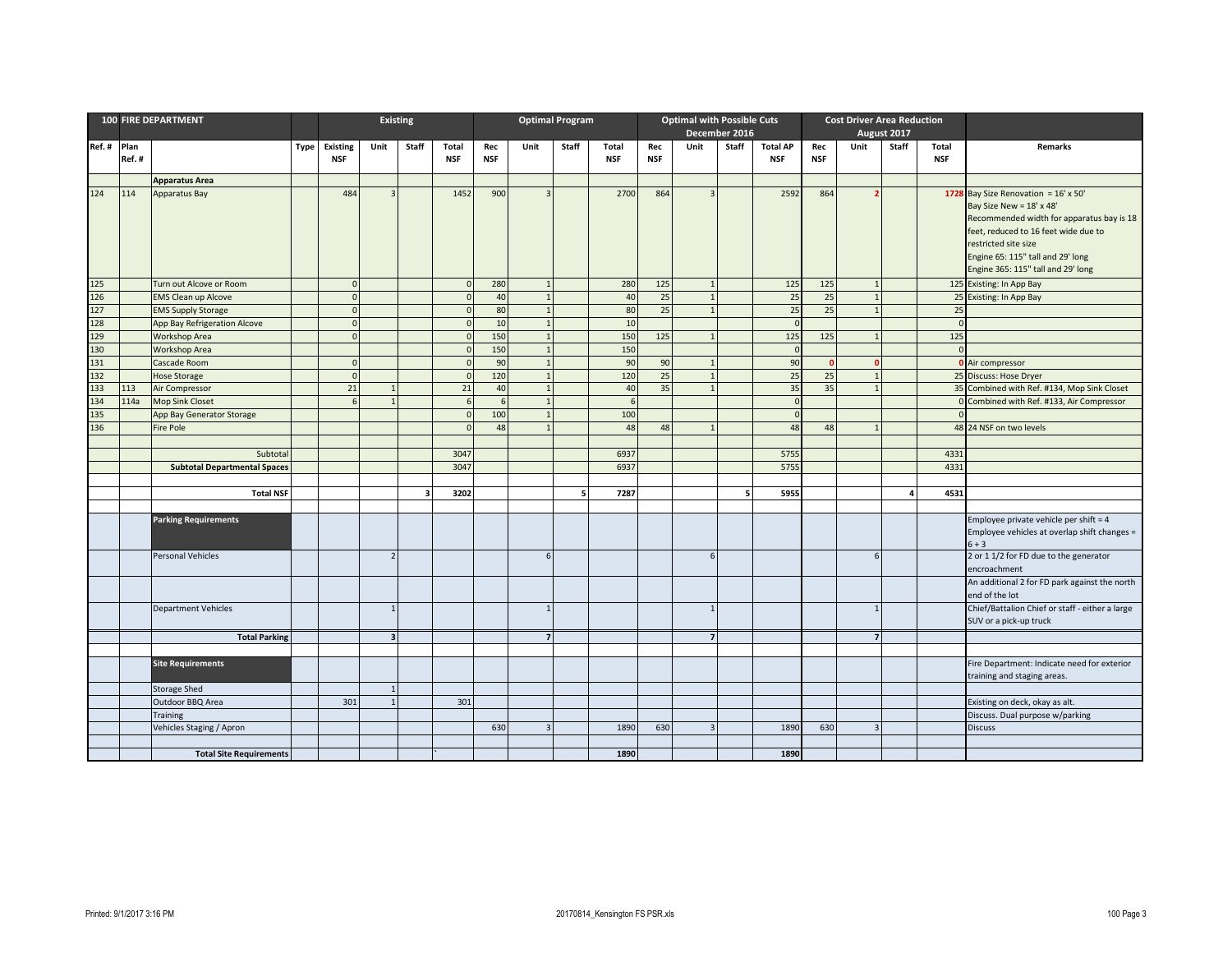|     | <b>200 POLICE DEPARTMENT</b> |                                 |           |                               |                | <b>Existing</b>         |                     | <b>Optimal Program</b> |                |                |                     | <b>Optimal with Possible Cuts</b> |                |                |                               |                   | <b>Cost Driver Area Reduction</b> |                |                     |                                                                                          |
|-----|------------------------------|---------------------------------|-----------|-------------------------------|----------------|-------------------------|---------------------|------------------------|----------------|----------------|---------------------|-----------------------------------|----------------|----------------|-------------------------------|-------------------|-----------------------------------|----------------|---------------------|------------------------------------------------------------------------------------------|
|     |                              |                                 |           |                               |                |                         |                     |                        |                |                |                     |                                   |                | December 2016  |                               |                   |                                   | August 2017    |                     |                                                                                          |
|     | Ref. # Rm #                  |                                 | Type      | <b>Existing</b><br><b>NSF</b> | Unit           | Staff                   | Total<br><b>NSF</b> | Rec<br><b>NSF</b>      | Unit           | Staff          | Total<br><b>NSF</b> | Rec<br><b>NSF</b>                 | Unit           | Staff          | <b>Total AP</b><br><b>NSF</b> | Rec<br><b>NSF</b> | Unit                              | Staff          | Total<br><b>NSF</b> | Remarks                                                                                  |
|     |                              |                                 |           |                               |                |                         |                     |                        |                |                |                     |                                   |                |                |                               |                   |                                   |                |                     |                                                                                          |
|     |                              |                                 |           |                               |                |                         |                     |                        |                |                |                     |                                   |                |                |                               |                   |                                   |                |                     |                                                                                          |
|     |                              | Personnel                       |           |                               |                |                         |                     |                        |                |                |                     |                                   |                |                |                               |                   |                                   |                |                     |                                                                                          |
|     |                              | Offices                         |           |                               |                |                         |                     |                        |                |                |                     |                                   |                |                |                               |                   |                                   |                |                     |                                                                                          |
| 201 | 102                          | Police Chief Office             | PO        | 119                           | $\mathbf{1}$   | 1                       | 119                 | 200                    | $1\vert$       | $\overline{1}$ | 200                 | 125                               | $\mathbf{1}$   | $\mathbf{1}$   | 125                           | 125               | $1\overline{ }$                   | $\overline{1}$ | 125                 |                                                                                          |
| 202 |                              | Detective                       | PO        |                               |                |                         | $\mathbf 0$         | 100                    | $1\vert$       | $\overline{1}$ | 100                 | 100                               | $\overline{1}$ |                | 100                           | 100               | $\mathbf{1}$                      | $\mathbf{1}$   |                     | 100 Existing shared with Police Aid.<br>Locate with Police Aid                           |
| 203 | 103                          | Supervisor 1 Office             | PO        | 92                            | $\mathbf{1}$   | $\mathbf{1}$            | 92                  | 100                    | $\mathbf{1}$   | $\overline{1}$ | 100                 | 100                               | $\overline{1}$ | $\mathbf{1}$   | 100                           | 100               | $\mathbf{1}$                      | $\overline{1}$ |                     | 100 Discuss: Single Shared Office?                                                       |
| 204 | 108                          | Supervisor 2 Office             | PO        | 73                            | $\mathbf{1}$   | $\mathbf{1}$            | 73                  | 100                    | 1              | $\overline{1}$ | 100                 | 100                               | $\mathbf{1}$   | $\mathbf{1}$   | 100                           | 100               | $\mathbf{1}$                      | $\mathbf{1}$   | 100                 |                                                                                          |
|     |                              |                                 |           |                               |                |                         |                     |                        |                |                |                     |                                   |                |                |                               |                   |                                   |                |                     |                                                                                          |
|     |                              | Subtotal                        |           |                               |                | $\overline{\mathbf{3}}$ | 284                 |                        |                | $\Delta$       | 500                 |                                   |                |                | 425                           |                   |                                   | $\overline{a}$ | 425                 |                                                                                          |
|     |                              | <b>Subtotal Private Office</b>  |           |                               |                |                         | 284                 |                        |                |                | 500                 |                                   |                |                | 425                           |                   |                                   |                | 425                 |                                                                                          |
|     |                              |                                 |           |                               |                |                         |                     |                        |                |                |                     |                                   |                |                |                               |                   |                                   |                |                     |                                                                                          |
|     |                              | Workstations                    |           |                               |                |                         |                     |                        |                |                |                     |                                   |                |                |                               |                   |                                   |                |                     |                                                                                          |
| 205 | 101                          | Clerical / Reception            | <b>WS</b> | 59                            | $\mathbf{1}$   | $\mathbf{1}$            | 59                  | 80                     | $1\vert$       | $\overline{1}$ | 80                  | 80                                | $\overline{1}$ |                | 80                            | 80                | $\mathbf{1}$                      | $\mathbf{1}$   |                     | 80 Adjacent to Public Lobby. Provide security<br>glazing. Access to Staff Restroom       |
| 206 | 109                          | Police Aid                      | <b>WS</b> | 75                            | $\mathbf{1}$   | $\mathbf{1}$            | 75                  | 64                     | $\mathbf{1}$   |                | 64                  | 64                                |                |                | 64                            | 64                | $\mathbf{1}$                      |                |                     | 64 Existing shared with Detective, Near Property<br>& Evidence                           |
|     |                              |                                 |           |                               |                |                         |                     |                        |                |                |                     |                                   |                |                |                               |                   |                                   |                |                     | Locate with Ref. #202, Detective                                                         |
| 207 |                              | Officer Workstation             | <b>WS</b> |                               |                |                         | $\Omega$            | 64                     | 2 <sup>1</sup> | $\overline{2}$ | 128                 |                                   |                | $\overline{2}$ | $\Omega$                      |                   |                                   | $\overline{2}$ |                     | 0 Verify: May be redundant to "Report Writing"                                           |
|     |                              |                                 |           |                               |                |                         |                     |                        |                |                |                     |                                   |                |                |                               |                   |                                   |                |                     |                                                                                          |
|     |                              | Subtotal                        |           |                               |                | $\overline{2}$          | 134                 |                        |                | $\Lambda$      | 272                 |                                   |                |                | 144                           |                   |                                   | 4              | 144                 |                                                                                          |
|     |                              | <b>Subtotal Workstations</b>    |           |                               |                |                         | 134                 |                        |                |                | 272                 |                                   |                |                | 144                           |                   |                                   |                | 144                 |                                                                                          |
|     |                              |                                 |           |                               |                |                         |                     |                        |                |                |                     |                                   |                |                |                               |                   |                                   |                |                     |                                                                                          |
|     |                              | <b>Total Personnel Spaces</b>   |           |                               |                | 5                       |                     |                        |                | $\mathbf{8}$   |                     |                                   |                | 8              |                               |                   |                                   | 8              |                     |                                                                                          |
|     |                              |                                 |           |                               |                |                         |                     |                        |                |                |                     |                                   |                |                |                               |                   |                                   |                |                     |                                                                                          |
|     |                              | <b>Departmental Spaces</b>      |           |                               |                |                         |                     |                        |                |                |                     |                                   |                |                |                               |                   |                                   |                |                     |                                                                                          |
| 208 | 101A                         | Lobby - P.D.                    |           | 47                            | $\mathbf{1}$   |                         | 47                  | 60                     | $\mathbf{1}$   |                | 60                  | 60                                |                |                | 60                            | 60                | $\mathbf{1}$                      |                |                     | 60 May be combined with Ref. #106<br>w/restroom. Adj to Ref. #205,<br>Clerical/Reception |
| 209 |                              | <b>Interview Rooms</b>          |           | $\mathbf{0}$                  |                |                         | $\Omega$            | 100                    | 1              |                | 100                 | 100                               | $\overline{1}$ |                | 100                           | 100               | $\overline{1}$                    |                |                     | 100 Discuss: Number of Secure Interview Rooms                                            |
| 210 |                              | Conference / Briefing           |           | $\mathbf{0}$                  |                |                         | $\Omega$            | 240                    | $\overline{1}$ |                | 240                 | 200                               |                |                | 200                           | $\Omega$          | $\Omega$                          |                |                     | <b>Option: Share with Ref. #307 Training</b>                                             |
| 211 |                              | Juvenile Interview Room         |           |                               |                |                         | $\Omega$            | 100                    | $\mathbf{1}$   |                | 100                 |                                   |                |                | $\mathbf{0}$                  |                   |                                   |                |                     |                                                                                          |
| 212 |                              | Witness Interview Room          |           |                               |                |                         | $\Omega$            | 100                    | $\mathbf 1$    |                | 100                 |                                   |                |                | $\overline{0}$                |                   |                                   |                |                     | 0 Adjacent to Lobby / Reception                                                          |
| 213 | 201                          | Lockers / Dressing Men / Shower |           | 66                            | $\mathbf{1}$   |                         | 66                  | 236                    | $\mathbf{1}$   |                | 236                 | 200                               | $\mathbf{1}$   |                | 200                           | 200               | $\mathbf{1}$                      |                | 200                 | Includes shower                                                                          |
| 214 | 204                          | Lockers/Dressing Women / Shower |           | 51                            | $\overline{1}$ |                         | 51                  | 156                    | $\mathbf{1}$   |                | 156                 | 100                               | $\mathbf{1}$   |                | 100                           | 100               | $\mathbf{1}$                      |                | 100                 | ncludes shower                                                                           |
| 215 | 106                          | Copy / File Storage             |           | 101                           | $\overline{1}$ |                         | 101                 | 100                    | $\overline{1}$ |                | 100                 | 100                               | $\overline{1}$ |                | 100                           | 100               | $\overline{1}$                    |                | 100                 |                                                                                          |
| 216 |                              | <b>Reception Active Files</b>   |           |                               |                |                         | $\Omega$            | 36                     | $\overline{1}$ |                | 36                  | 25                                | $\overline{1}$ |                | 25                            | 25                | $\overline{1}$                    |                | 25                  |                                                                                          |
| 217 | 107                          | Storage                         |           | 44                            | $\overline{1}$ |                         | 44                  | 150                    | $\mathbf{1}$   |                | 150                 | 100                               | $\overline{1}$ |                | 100                           | 100               | $\mathbf{1}$                      |                | 100                 |                                                                                          |
| 218 |                              | <b>Evidence Processing</b>      |           | $\mathbf 0$                   |                |                         | $\Omega$            | 75                     | $1\,$          |                | 75                  | 75                                | $\overline{1}$ |                | 75                            | 75                | $\mathbf{1}$                      |                |                     | 75 Bag & Tag adjacent to Ref. #219, Transfer<br>ockers                                   |
| 219 |                              | <b>Transfer Lockers</b>         |           | $\Omega$                      |                |                         | $\Omega$            | 64                     | $\overline{1}$ |                | 64                  | 64                                | $\overline{1}$ |                | 64                            | 64                |                                   |                |                     | 64 Adjacent to Ref. #218, Evidence Processing                                            |
| 220 | 112                          | Property & Evidence Storage     |           | 101                           | $\overline{1}$ |                         | 101                 | 400                    | $\mathbf{1}$   |                | 400                 | 200                               | $\overline{1}$ |                | 200                           | 200               | $\overline{1}$                    |                |                     | 200 Adjacent to Ref. #219, Transfer Lockers                                              |
| 221 | 200                          | <b>Prisoner Processing</b>      |           | 206                           | $\overline{1}$ |                         | 206                 | 100                    | $\mathbf 1$    |                | 100                 | 100                               | $\overline{1}$ |                | 100                           | $\mathbf{0}$      | $\mathbf{0}$                      |                |                     | Existing shares with Report Writing                                                      |
| 222 | 200                          | <b>Report Writing</b>           |           |                               |                |                         | $\Omega$            | 75                     | $\overline{1}$ |                | 75                  | 75                                | $\overline{1}$ |                | 75                            | 75                | $\mathbf{1}$                      |                |                     | 75 Included in Ref. #221, Prisoner Processing                                            |
| 223 | 200A                         | Armory                          |           | 98                            | $\overline{1}$ |                         | 98                  | 100                    | $\mathbf{1}$   |                | 100                 | 100                               | $\overline{1}$ |                | 100                           | 100               | $\mathbf{1}$                      |                | 100                 |                                                                                          |
| 224 | 200A                         | Radio Room                      |           |                               |                |                         |                     | 80                     | $\mathbf{1}$   |                | 80                  | 10                                | $\mathbf{1}$   |                | 10                            | 10                | $\overline{1}$                    |                |                     | 10 Included in Ref. #223, Armory                                                         |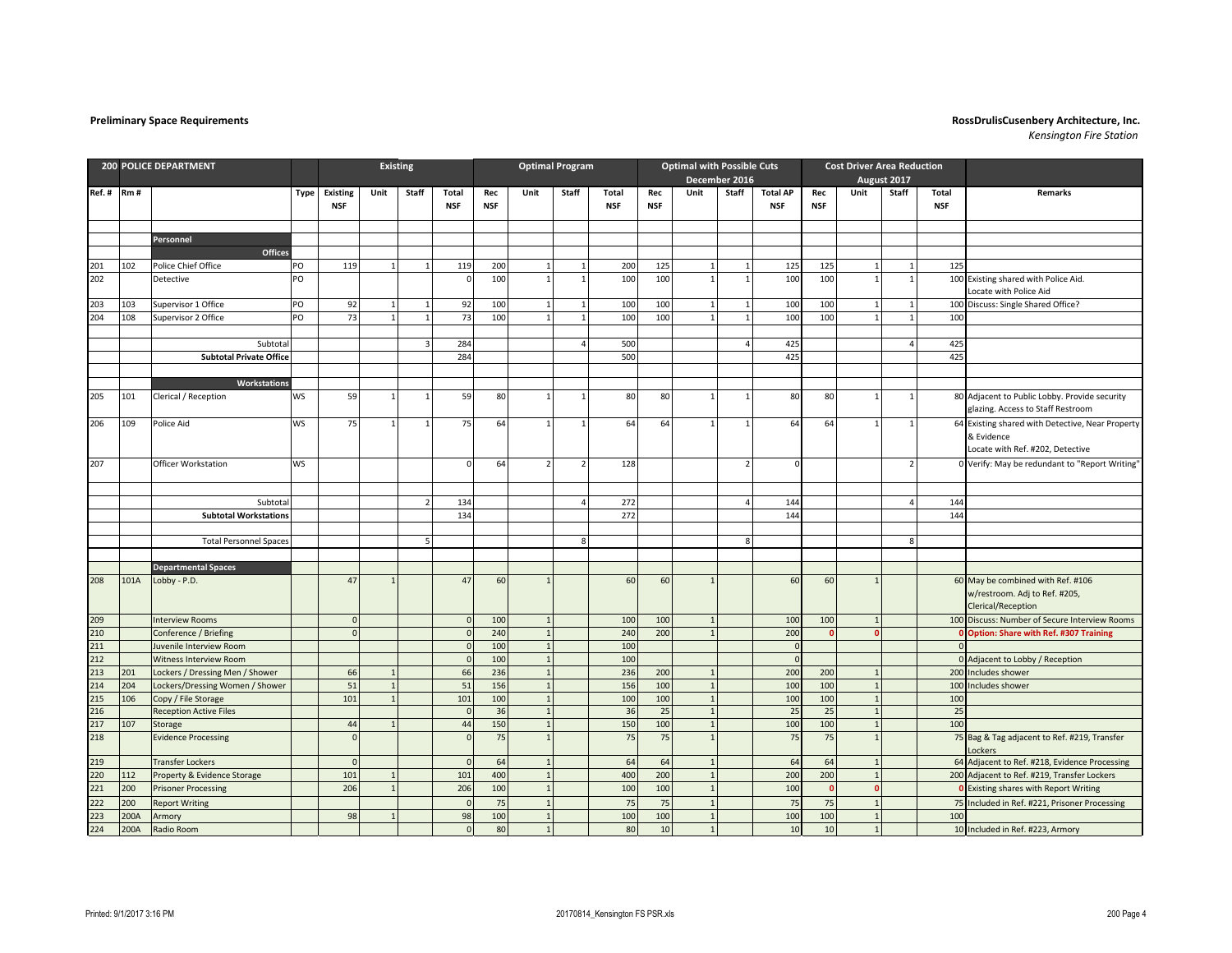|       |     | <b>200 POLICE DEPARTMENT</b>        |             | Existing        |      |       |            |            | <b>Optimal Program</b> |       |                 |     | <b>Optimal with Possible Cuts</b> |       |                 |            | <b>Cost Driver Area Reduction</b> |             |            |                                                                    |
|-------|-----|-------------------------------------|-------------|-----------------|------|-------|------------|------------|------------------------|-------|-----------------|-----|-----------------------------------|-------|-----------------|------------|-----------------------------------|-------------|------------|--------------------------------------------------------------------|
|       |     |                                     |             |                 |      |       |            |            |                        |       |                 |     | December 2016                     |       |                 |            |                                   | August 2017 |            |                                                                    |
| Ref.# | Rm# |                                     | <b>Type</b> | <b>Existing</b> | Unit | Staff | Total      | Rec        | Unit                   | Staff | Total           | Rec | Unit                              | Staff | <b>Total AP</b> | Rec        | Unit                              | Staff       | Total      | Remarks                                                            |
|       |     |                                     |             | NSF             |      |       | <b>NSF</b> | <b>NSF</b> |                        |       | <b>NSF</b>      | NSF |                                   |       | <b>NSF</b>      | <b>NSF</b> |                                   |             | <b>NSF</b> |                                                                    |
| 225   | 202 | <b>Staff Restrooms</b>              |             | 22              |      |       | 22         | 88         |                        |       | 176             | 50  | $\overline{2}$                    |       | 10 <sup>c</sup> | 50         |                                   |             |            | 100 Adjacent to m/f Locker Rooms                                   |
| 226   |     | <b>Secure Restroom</b>              |             |                 |      |       |            | 88         |                        |       | 88              | 50  |                                   |       | 50              | 50         |                                   |             |            | 50 At Prisoner Processing                                          |
| 227   |     | Officer Sleep Room / Quiet Room     |             |                 |      |       |            | 80         |                        |       | 80              | 80  |                                   |       | 80              | 80         |                                   |             | 80         |                                                                    |
| 228   | 115 | PD Hallway Level 1                  |             | 115             |      |       | 115        |            |                        |       |                 |     |                                   |       |                 |            |                                   |             |            |                                                                    |
| 229   |     | Quiet Room                          |             |                 |      |       |            | 80         |                        |       | 80              |     |                                   |       |                 |            |                                   |             |            |                                                                    |
| 230   |     | Break/Kitchenette                   |             |                 |      |       |            | 100        |                        |       | 10 <sup>c</sup> | 100 |                                   |       | 100             | 100        |                                   |             | 100        |                                                                    |
| 231   |     | Secure Storage (Bikes, T.V., etc.)  |             |                 |      |       |            | 200        |                        |       | 200             | 80  |                                   |       | 80              | 80         |                                   |             | 80         |                                                                    |
|       |     |                                     |             |                 |      |       |            |            |                        |       |                 |     |                                   |       |                 |            |                                   |             |            |                                                                    |
|       |     | Subtota                             |             |                 |      |       | 851        |            |                        |       | 2896            |     |                                   |       | 1919            |            |                                   |             | 1619       |                                                                    |
|       |     | <b>Subtotal Departmental Spaces</b> |             |                 |      |       | 851        |            |                        |       | 2896            |     |                                   |       | 1919            |            |                                   |             | 1619       |                                                                    |
|       |     |                                     |             |                 |      |       |            |            |                        |       |                 |     |                                   |       |                 |            |                                   |             |            |                                                                    |
|       |     | <b>Total NSF</b>                    |             |                 |      |       | 1269       |            |                        | Я     | 3668            |     |                                   |       | 2488            |            |                                   | 8           | 2188       |                                                                    |
|       |     |                                     |             |                 |      |       |            |            |                        |       |                 |     |                                   |       |                 |            |                                   |             |            |                                                                    |
|       |     | <b>Parking Requirements</b>         |             |                 |      |       |            |            |                        |       |                 |     |                                   |       |                 |            |                                   |             |            |                                                                    |
|       |     | Personal Vehicles                   |             |                 |      |       |            |            |                        |       |                 |     |                                   |       |                 |            |                                   |             |            | Chief                                                              |
|       |     |                                     |             |                 |      |       |            |            |                        |       |                 |     |                                   |       |                 |            |                                   |             |            | No overlap shift parking. Employee vehicles<br>nark on the street. |
|       |     | <b>Department Vehicles</b>          |             |                 | 6    |       |            |            | 6                      |       |                 |     | 6                                 |       |                 |            |                                   |             |            | squad cars / SUVS                                                  |
|       |     | <b>Total Parking</b>                |             |                 |      |       |            |            |                        |       |                 |     | 7                                 |       |                 |            |                                   |             |            |                                                                    |
|       |     |                                     |             |                 |      |       |            |            |                        |       |                 |     |                                   |       |                 |            |                                   |             |            |                                                                    |
|       |     | Site Requirements                   |             |                 |      |       |            |            |                        |       |                 |     |                                   |       |                 |            |                                   |             |            |                                                                    |
|       |     | <b>Total Site Requirements</b>      |             |                 |      |       |            |            |                        |       |                 |     |                                   |       |                 |            |                                   |             |            |                                                                    |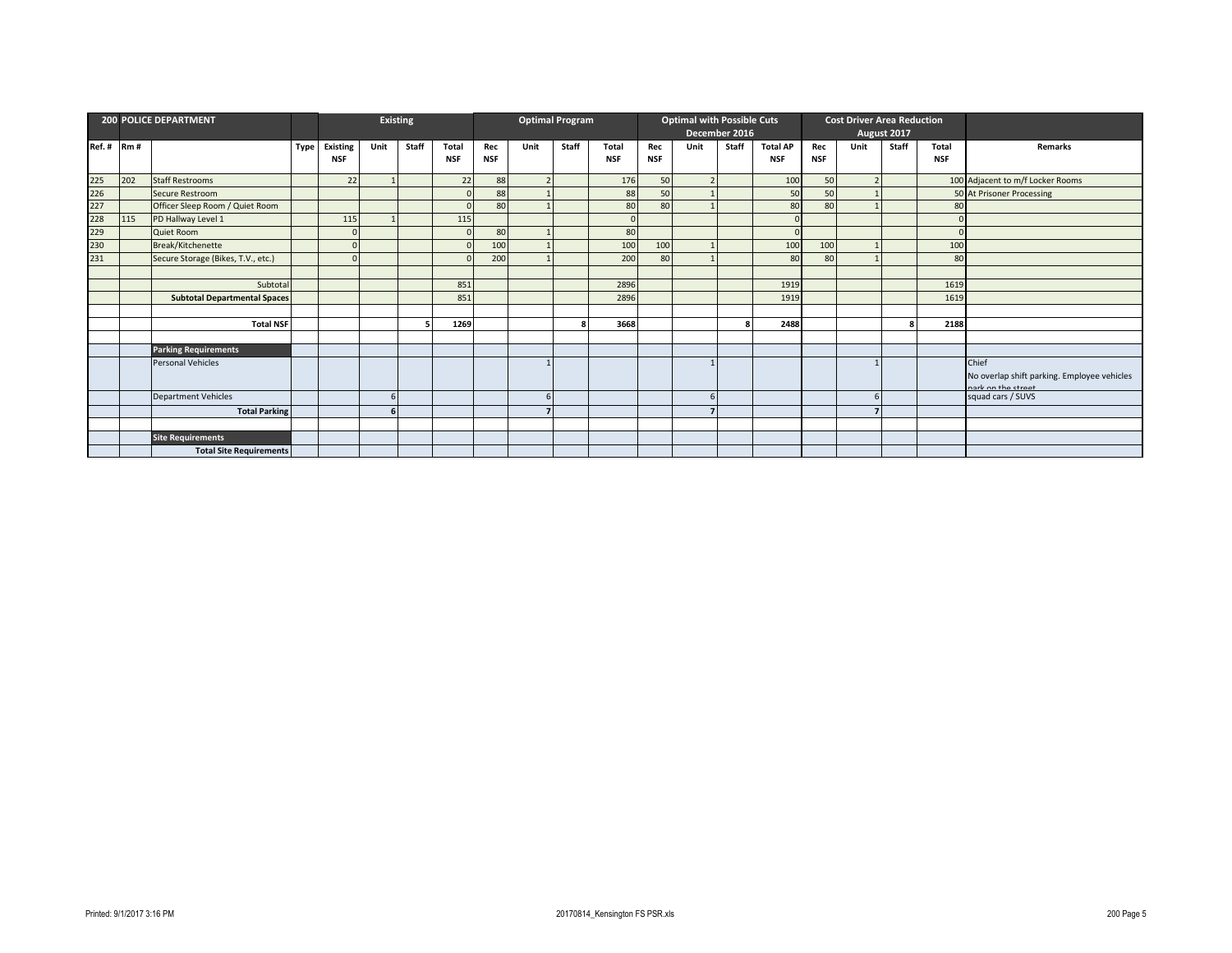|     |           | <b>300 SHARED SUPPORT</b>           |                      |                | <b>Existing</b> |             | <b>Optimal Program</b> |                |             |               | <b>Optimal with Possible Cuts</b> |                |               |                 |            | <b>Cost Driver Area Reduction</b> |             |             |                                  |
|-----|-----------|-------------------------------------|----------------------|----------------|-----------------|-------------|------------------------|----------------|-------------|---------------|-----------------------------------|----------------|---------------|-----------------|------------|-----------------------------------|-------------|-------------|----------------------------------|
|     |           |                                     |                      |                |                 |             |                        |                |             |               |                                   |                | December 2016 |                 |            |                                   | August 2017 |             |                                  |
|     | Ref.# Rm# |                                     | <b>Type Existing</b> | Unit           | Staff           | Total       | Rec                    | Unit           | Staff       | Total         | Rec                               | Unit           | Staff         | <b>Total AP</b> | Rec        | Unit                              | Staff       | Total       | <b>Remarks</b>                   |
|     |           |                                     | <b>NSF</b>           |                |                 | <b>NSF</b>  | <b>NSF</b>             |                |             | <b>NSF</b>    | <b>NSF</b>                        |                |               | <b>NSF</b>      | <b>NSF</b> |                                   |             | <b>NSF</b>  |                                  |
|     |           |                                     |                      |                |                 |             |                        |                |             |               |                                   |                |               |                 |            |                                   |             |             |                                  |
|     |           | Personnel                           |                      |                |                 |             |                        |                |             |               |                                   |                |               |                 |            |                                   |             |             |                                  |
|     |           | Offices                             |                      |                |                 |             |                        |                |             |               |                                   |                |               |                 |            |                                   |             |             |                                  |
|     |           |                                     |                      |                |                 |             |                        |                |             |               |                                   |                |               |                 |            |                                   |             |             |                                  |
|     |           | Subtotal                            |                      |                | $\Omega$        | $\mathbf 0$ |                        |                | $\mathbf 0$ | $\sqrt{ }$    |                                   |                | $\Omega$      |                 |            |                                   | $\mathbf 0$ | $\mathbf 0$ |                                  |
|     |           | <b>Subtotal Private Office</b>      |                      |                |                 | $\Omega$    |                        |                |             |               |                                   |                |               |                 |            |                                   |             | $\Omega$    |                                  |
|     |           |                                     |                      |                |                 |             |                        |                |             |               |                                   |                |               |                 |            |                                   |             |             |                                  |
|     |           | Workstations                        |                      |                |                 |             |                        |                |             |               |                                   |                |               |                 |            |                                   |             |             |                                  |
|     |           |                                     |                      |                |                 |             |                        |                |             |               |                                   |                |               |                 |            |                                   |             |             |                                  |
|     |           | Subtotal                            |                      |                | $\mathbf{0}$    | $\mathbf 0$ |                        |                | $\mathbf 0$ | <sup>c</sup>  |                                   |                | $\Omega$      |                 |            |                                   | $\mathbf 0$ | $\Omega$    |                                  |
|     |           | <b>Subtotal Workstations</b>        |                      |                |                 | $\Omega$    |                        |                |             | $\Omega$      |                                   |                |               |                 |            |                                   |             | $\Omega$    |                                  |
|     |           |                                     |                      |                |                 |             |                        |                |             |               |                                   |                |               |                 |            |                                   |             |             |                                  |
|     |           | <b>Total Personnel Spaces</b>       |                      |                | $\overline{0}$  |             |                        |                | $\Omega$    |               |                                   |                | $\Omega$      |                 |            |                                   | $\Omega$    |             |                                  |
|     |           |                                     |                      |                |                 |             |                        |                |             |               |                                   |                |               |                 |            |                                   |             |             |                                  |
|     |           | <b>Departmental Spaces</b>          |                      |                |                 |             |                        |                |             |               |                                   |                |               |                 |            |                                   |             |             |                                  |
| 301 | 217       | <b>Exercise Room</b>                | 189                  | $\overline{1}$ |                 | 189         | 750                    | $\overline{1}$ |             | 750           | 450                               | $\overline{1}$ |               | 450             | 450        | $\mathbf{1}$                      |             |             | 450 FD will share w/PD           |
| 302 | 100       | Hall 1st Floor                      | 283                  | $\overline{1}$ |                 | 283         |                        |                |             | $\mathcal{L}$ |                                   |                |               |                 |            |                                   |             |             | 0 Included in circulation factor |
| 303 | 111       | Training                            | 285                  | $\mathbf{1}$   |                 | 285         |                        |                |             | $\sqrt{ }$    |                                   |                |               |                 |            |                                   |             |             | 0 In FD and PD Conference Rooms  |
| 304 | 110       | <b>HC Toilet Public Restroom</b>    | 57                   | $\overline{1}$ |                 | 57          | 88                     | $\overline{1}$ |             | 88            | 50                                |                |               | 50              | 50         |                                   |             |             | 50 Adjacent to Public Lobby      |
| 305 | 203       | Restroom A                          | 23                   | $\overline{1}$ |                 | 23          |                        |                |             | $\sqrt{ }$    |                                   |                |               |                 |            |                                   |             |             |                                  |
| 306 | 220       | Hall 2nd Floor                      | 55                   | $\mathbf{1}$   |                 | 55          |                        |                |             |               |                                   |                |               |                 |            |                                   |             |             | 0 Included in circulation factor |
| 307 |           | <b>Shared Training Room</b>         |                      |                |                 | $\Omega$    |                        |                |             | $\sqrt{2}$    |                                   |                |               |                 | 400        |                                   |             | 400         |                                  |
|     |           |                                     |                      |                |                 |             |                        |                |             |               |                                   |                |               |                 |            |                                   |             |             |                                  |
|     |           | Subtotal                            |                      |                |                 | 892         |                        |                |             | 838           |                                   |                |               | 500             |            |                                   |             | 900         |                                  |
|     |           | <b>Subtotal Departmental Spaces</b> |                      |                |                 | 892         |                        |                |             | 838           |                                   |                |               | 500             |            |                                   |             | 900         |                                  |
|     |           |                                     |                      |                |                 |             |                        |                |             |               |                                   |                |               |                 |            |                                   |             |             |                                  |
|     |           | <b>Total NSF</b>                    |                      |                | $\Omega$        | 892         |                        |                | o           | 838           |                                   |                | $\Omega$      | 500             |            |                                   | $\mathbf 0$ | 900         |                                  |
|     |           |                                     |                      |                |                 |             |                        |                |             |               |                                   |                |               |                 |            |                                   |             |             |                                  |
|     |           | <b>Parking Requirements</b>         |                      |                |                 |             |                        |                |             |               |                                   |                |               |                 |            |                                   |             |             |                                  |
|     |           | <b>Visitor Vehicles</b>             |                      | $\Omega$       |                 |             |                        | $\overline{2}$ |             |               |                                   | 2              |               |                 |            | $\overline{2}$                    |             |             |                                  |
|     |           | <b>Total Parking</b>                |                      | $\mathbf{0}$   |                 |             |                        | $\overline{2}$ |             |               |                                   | $\overline{2}$ |               |                 |            | $\overline{2}$                    |             |             |                                  |
|     |           |                                     |                      |                |                 |             |                        |                |             |               |                                   |                |               |                 |            |                                   |             |             |                                  |
|     |           | <b>Site Requirements</b>            |                      |                |                 |             |                        |                |             |               |                                   |                |               |                 |            |                                   |             |             |                                  |
|     |           | <b>Trash Enclosure</b>              |                      | $\mathbf{1}$   |                 |             | 60                     | $\mathbf{1}$   |             | 60            | 60                                |                |               |                 | 60         | -1                                |             |             |                                  |
|     |           | <b>Total Site Requirements</b>      |                      |                |                 |             |                        |                |             |               |                                   |                |               |                 |            |                                   |             |             |                                  |